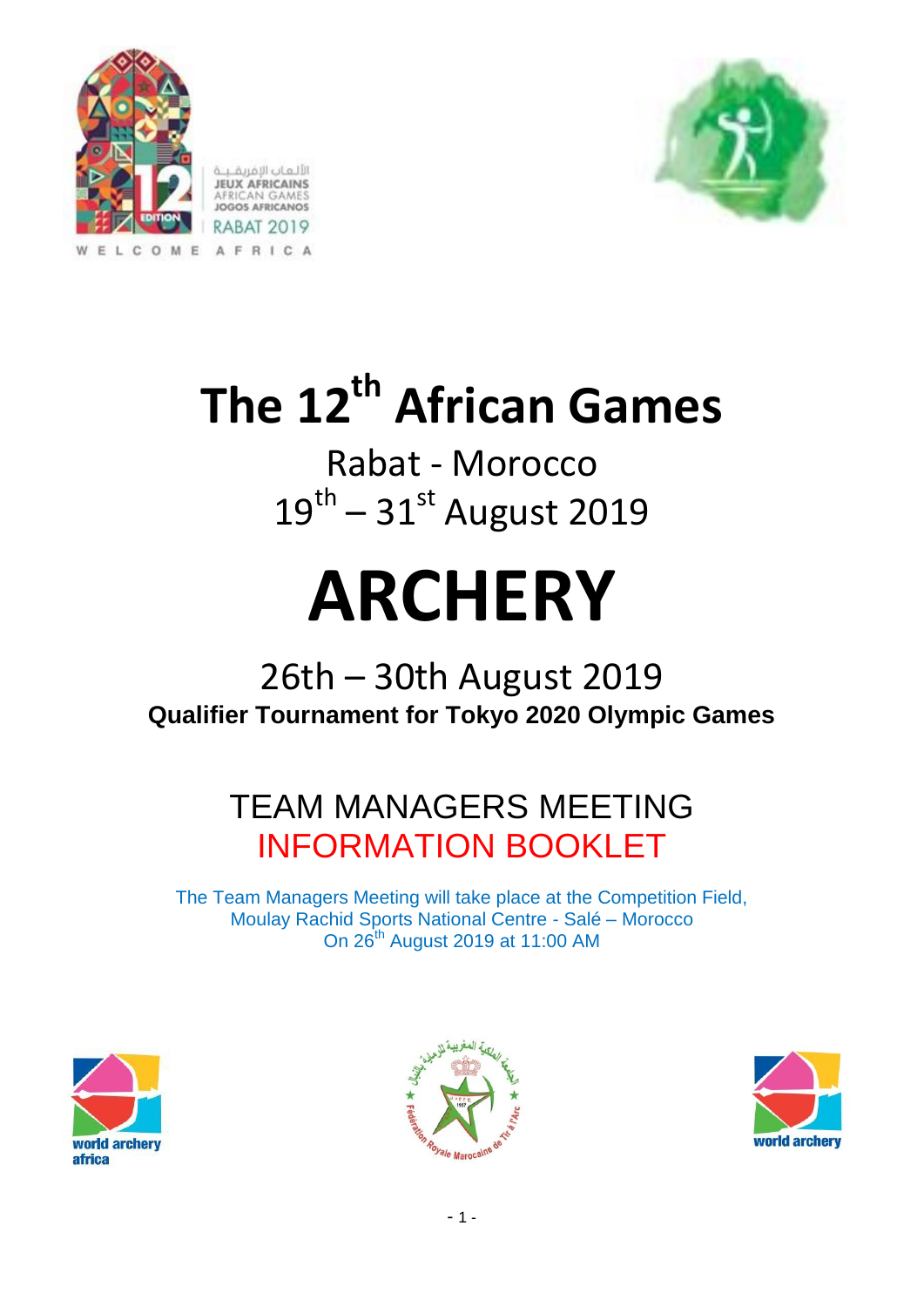# **Agenda of Team managers Meeting**

#### **Roll call of all teams by the Technical Delegate (T.D.)**

If any registered team representatives are absent, a request should be made by the TD to have other team representative/volunteer(s) to take all pertinent information to the missing team manager(s).

#### **1. Opening**

Brought to order by the Technical Delegate and introduction of the President of Federation of African Archery **Dr. Alaa GABR** for official welcome.

#### **2. Introduction of Officials (TD)**

- President of Moroccan Archery Federation Dr. Mohammed **CHARIF**
- Head of Technical Committee Mr. Yousouf BAYJOU
- Event Coordinator Mr. Adel RAJA
- Tournament Judges' Commission (by the Chairperson of Judges)
- Director of Shooting (by the Chairperson of Judges)
- Jury of Appeal

#### **3. Technical Aspects of the competition (TD + Chairperson of Judges)**

- Competition Schedule.
- Participation numbers per class.
- Equipment inspection
- Dress Regulations
- Qualification (Ranking) Round
- Elimination and Final Round till semifinals
- Individual and Team medal matches

#### **4. Technical Matters: (TD + Chairperson of Judges)**

- Results system.
- Clarification of any rules which have caused confusion at previous competitions.
- Tokyo 2020 Qualification Places.
- General Information

#### **5. Logistical Aspects (LOC)**

- *•Transportation, venue, social, airport etc.*
- *•Meals, during competition.*
- **6. Protocol and ceremonies (LOC)**
- **7. Medical Related issues (LOC)**
- **8. Online Information:**

**9. Other matters of Importance. Open the floor for Team managers' questions.(TD)**

**10. Closing (TD)**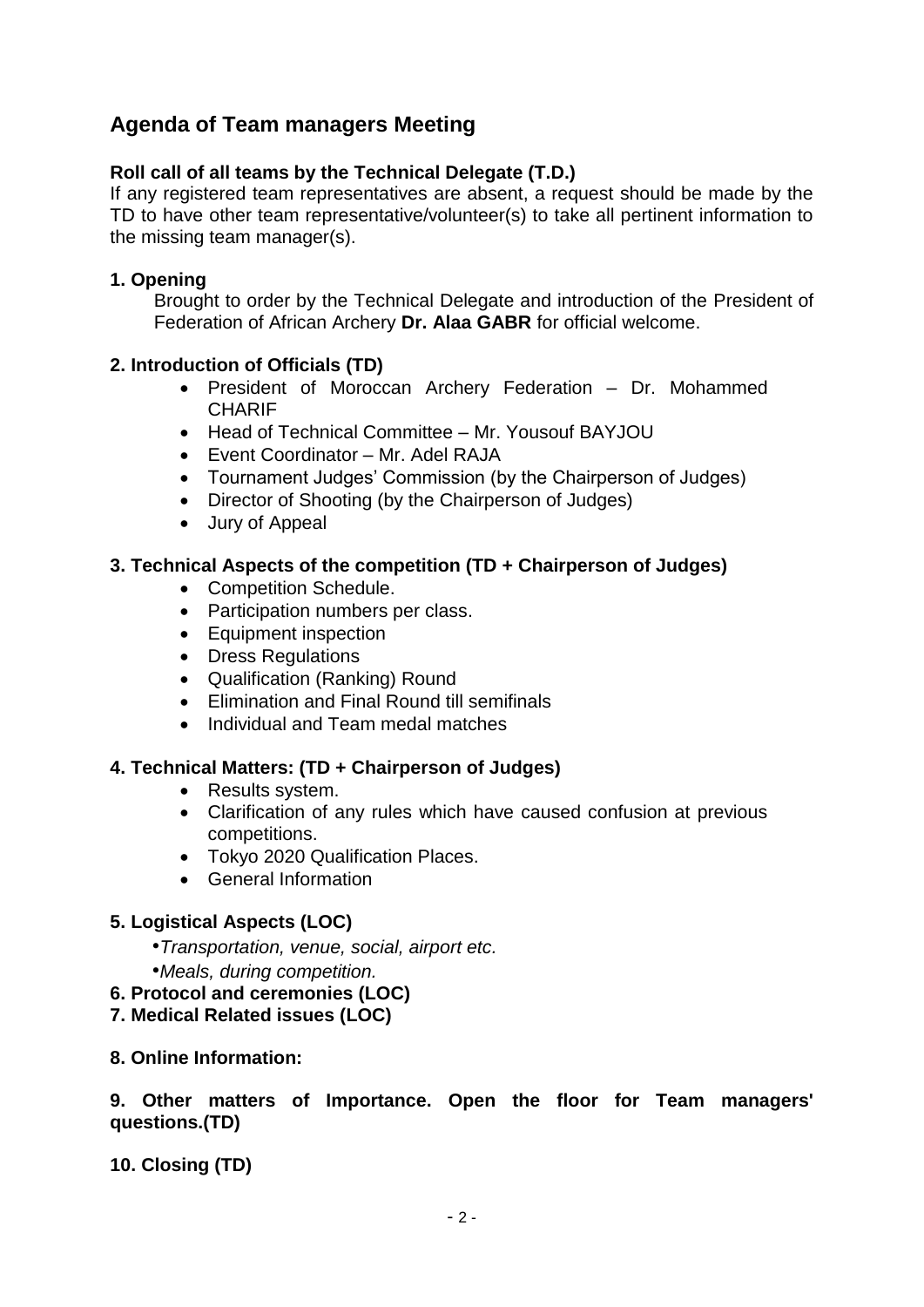# **Important Contacts:**

**Head of the Technical Committee**  Mr. Yousouf BAYJOU (MRI) – Federation of African Archery (FAA)

**Event Coordinator** Mr. Adel RAJA – Moroccan Archery Federation +212 630 212 411

**Technical Delegate** Dr. Ahmed KOURA (EGY) – Federation of African Archery (FAA)

**Results Manager** Mr. Matteo PISANI (ITA)

**Chairwoman of Judges Commission**

Ms. Charmaine HO (RSA/IJ)

#### **Judges:**

Dr. Ahmed ROUSHDY (EGY/IJ) - Deputy Mr. Khaled LAMANDE (ALG/CJ) Mr. Mourad FETHI (MAR/NJ) Mr. Rafik ER-RAHOUNI (MAR/NJ) Mr. Mohamed BOUFARA (MAR/NJ) Mr. Najib MSAKSI (MAR/NJ) Mr. Achraf ELASADY (MAR/NJ)

# **Director of Shooting (DoS)**

Mr. Driss BOUIDRAREN (MAR/NJ)

#### **Jury of Appeal**

Ms. Tabassum ANWAR (KEN) – Chair Dr. Maged MOHEI (EGY) Mr. Frank REDDIG (NAM) Mr. Ahmed Tarik AMIRY (SUD) Mr. Abdelkader BENIA (ALG)

# **3. Technical Aspects of the competition (TD + Chairperson of Judges)**

Competition Schedule: Version 1.0 – 23 Aug 2019 (attached).

Participation numbers per class.

| Recurve Men   | Individual: | 138(1/24)                  | Teams:  | 10(1/8) |
|---------------|-------------|----------------------------|---------|---------|
| Recurve Women | Individual  | 24(1/16)                   | Teams:  | 5(1/4)  |
|               |             | <b>Mixed Team Recurve:</b> | 12(1/8) |         |

Total number of African Member Association is (**19**).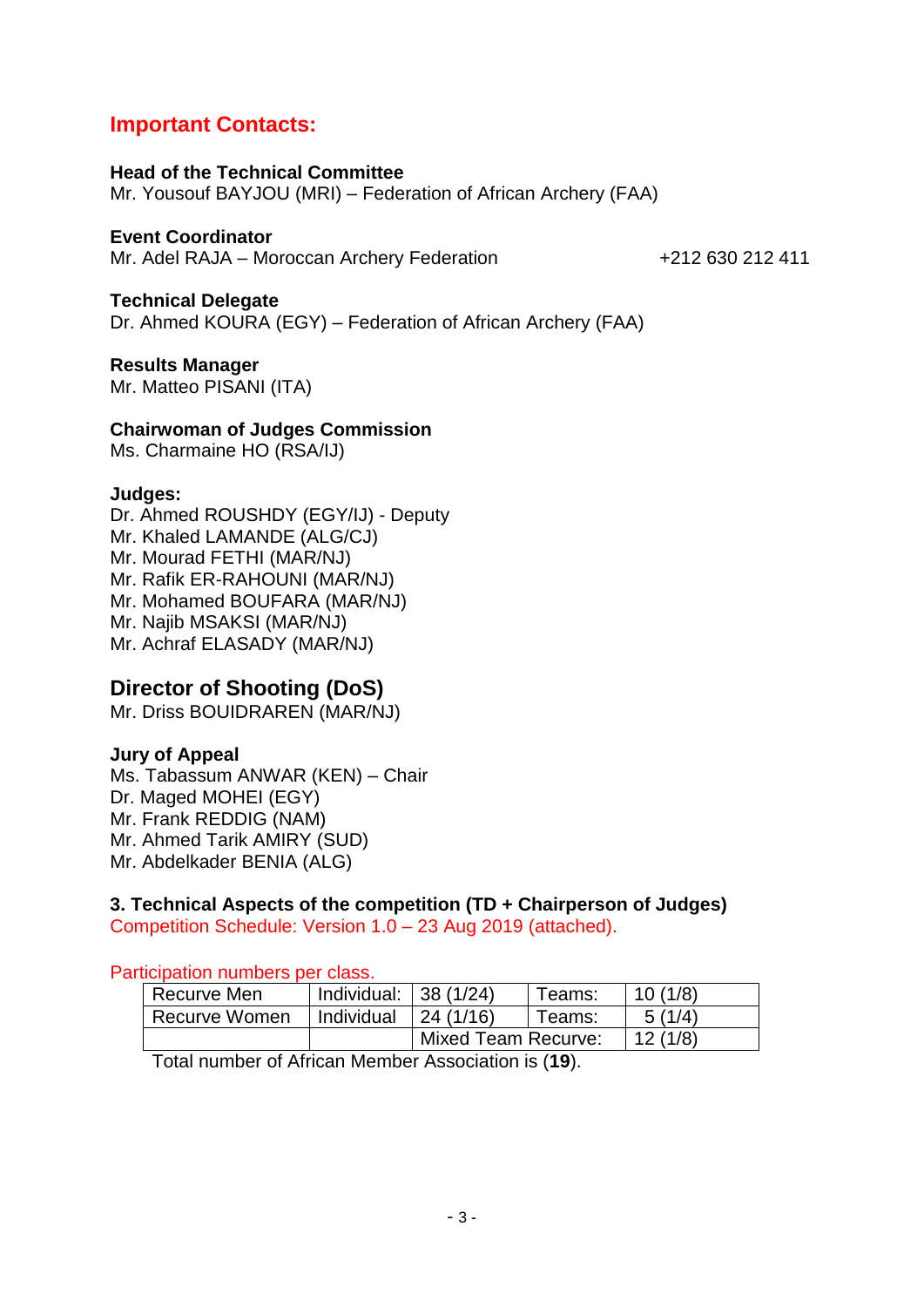#### Equipment inspection:

Monday 26 August, during official practice.

- Located to the right of the field close to the Media Tent.
- Teams will be announced in (English) alphabetical order by the DOS.
- All teams are to wear their team uniform and have their valid accreditation.
- Spare equipment must also be brought for inspection.
- Team managers are to check the details of their athletes such as, name, date of birth are correct beforehand.
- Inform the Judge if details are not correct and the Judge will inform World Archery Results Team.
- Instructions to use the tablet scoring system will be carried out if requested.

#### Dress regulations

- Athletes, officials and staff should wear the appropriate clothing having the correct appearance when on the field during competition. Open-toed shoes or camouflage clothing, accessories or archery equipment are not permitted.
- Athletes, team officials and technicians should wear their national team uniforms and sports shoes having the same appearance as per the division, following World Archery rules.
- During finals with TV coverage, undershirts, compression shirts or sleeves may be used on condition that they match the team uniform colours or are white. Under shirts and sleeve may include design, names or markings but the predominant colour should be white or the colour of the uniform.
- We would like to remind all teams that athlete names and country names or codes are mandatory on the back of their national team uniform shirts for athletes participating in World Archery major events.
- **Athlete (back) Numbers**: Athlete numbers will be issued on the day of the qualification round (with the score cards) during practice. Athlete numbers must be worn on the quiver or thigh, facing the waiting line while shooting.

### Qualification (Ranking) Round.

- 3 ends of 4 minutes practice on the Field of Play for qualification to immediate follow once the field is reset ABC format.. 70m Round (72 arrows)
- **All LOST arrows** are to be reported to the judges immediately. Once the arrow has been found, the judge is to be advised.

### Elimination and Final Round till semifinals

- Target faces will NOT be changed after practice arrows. Please instruct your athletes to mark all arrow holes during practice.
- Matches will start as soon as the field is ready.
- Matches at the start of each session will begin on time. Proceeding matches will follow up on the immediate completion of the prior match. Athletes should be alert and prepared for their matches to start slightly earlier than scheduled.
- In case of a bye, athletes may be allowed to shoot on their own target, provided the competition schedule allows. If the competition schedule allows, no score will be recorded or displayed and athletes shooting their bye must respect the DOS timing and signals of the competition. Recurve athletes are permitted to shoot 3 sets of practice.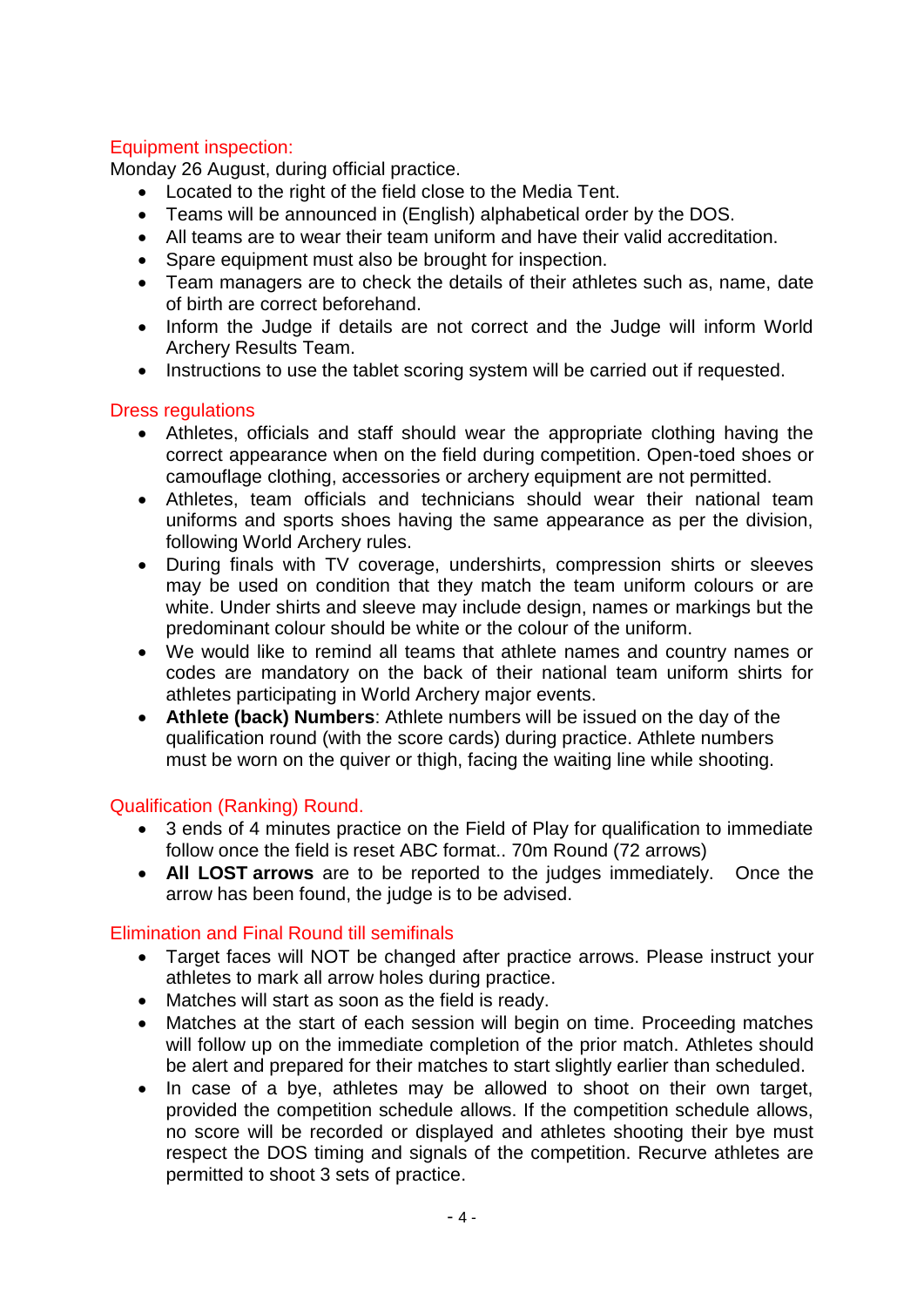- The sets system will be used for all individual, team and mixed team matches. Individual matches will consist of the best of 5 sets, (3 arrows per set) and the winner is the athlete to reach a minimum of 6 set points first. Team and mixed matches will consist of the best of 4 sets (6 arrows per team and 4 arrows per mixed team). The team that reaches minimum of 5 set points first will win the match. All matches, up to and including the semi-finals, will be shot simultaneously on the qualification range for the individual, team and mixed team events.
- No alternate shooting for all the categories (individual, team, mixed team).
- Byes are permitted, teams will be allowed to shoot on their allocated target, but no score will be recorded or displayed.

#### Individual and team medal matches

Friday: 30 Aug 2019 – Starts at 9:30.

Alternate shooting will be for all medal matches (individual, team and mixed team). The finals field will be on the right side of competition venue.

#### **4. Technical Matters: (TD + Chairperson of Judges)**

Results system.

- Qualification Round scoring will be completed by athletes. One athlete records, on the official paper based score sheet, the scores of all other athletes on that target. At the same time, another athlete, on that same target, will enter all the scores of the athletes on that target into the scoring tablet.
- Scorecards MUST be signed by both the athlete and the scorer, have all the totals mathematically correct with the 10s+Xs and X count fully completed. Any scorecards
- where the 10s+Xs and X count are not completed a "0" will be given for the total of 10s+Xs and X count for that athlete. Any score cards not signed or the score total is missing will result in disqualification.
- Elimination Round scoring will be completed by athletes. One athlete/team records the arrow values of both athletes/teams on the paper score sheet. While at the same time, the other athlete/team inputs the arrow values into the scoring tablet. Both athletes/teams should verify that all scores are written and entered correctly before returning back to the shooting line.
- At the end of the match, the scorecard must be fully completed and signed by the athletes (or agent/judge in the case of finals) involved in the match.
- Scoring tablets will be used during the Qualification and Elimination Rounds, but not in the Finals. Mr. Matteo PISANI (World Archery Results & Technology Manager) is responsible for the results of the event.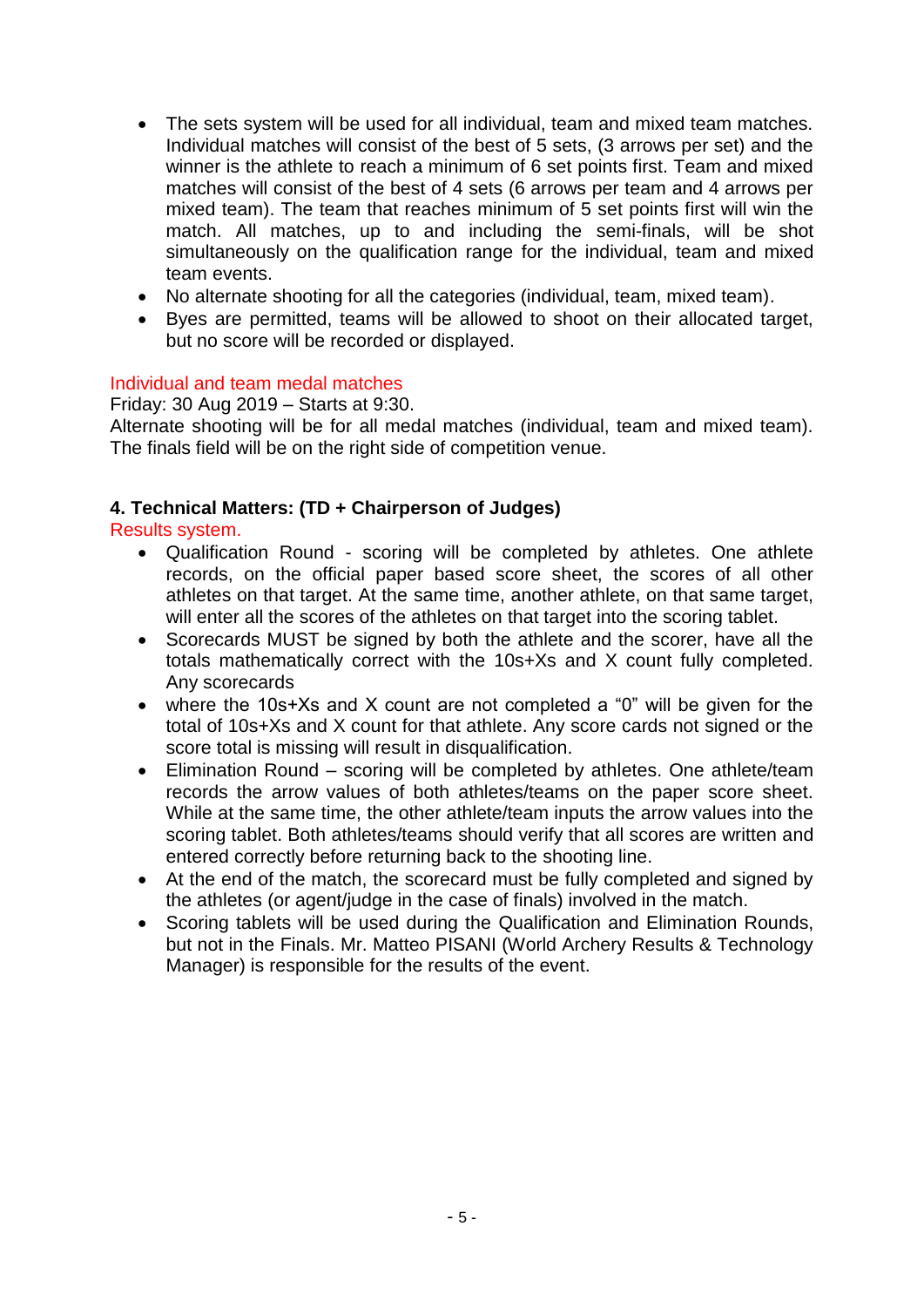#### Clarification of any rules which have caused confusion at previous competitions

Athletes must have at least 6 arrows during Finals (Rule Book 3 – 13.2.1. – bullet point 3)

• In the Finals Rounds (individual matches, alternating shooting,) each athlete shall shoot on a separate target butt and shall not go to the target to score and collect the arrows. Each athlete shall appoint an athlete's agent who shall observe the scores recorded and withdraw the arrows. The arrows shall be returned to the athlete at the completion of every end/set after the second end/set;

#### Individual alternate shooting (Rule Book 3 – 13.6.2.)

- When there is individual alternating shooting, athletes competing shall go to the shooting line upon the 10 seconds alerting signal. At the end of the 10 seconds, one sound signal shall start the 20 second shooting period for the first athlete in the match. As soon as the first arrow is shot and the score is posted or the time runs out, the countdown clock for the opponent athlete is started to indicate the appropriate 20 or 30 second shooting period to shoot one arrow. The athletes of the match shall continue to alternate their shots following the countdown clock visual signal until each athlete has shot his three arrows or the athlete is sure he can no longer win the match. The losing athlete may then vacate the shooting line and congratulate the winner.
- If the time runs out a sound signal shall indicate to the other athlete/team the start of his/their time period or the end of the end/set.

#### Individual shoot-off (Rule Book 3 – 14.5.2.2.)

- A single arrow shoot-off for score;
- If both archers score a 10 or X (recurve) on their first shoot-off arrow, then the match would be considered a tie and a second shoot-off arrow will be needed to resolve the match;
- If the score is the same the arrow closest to the centre of the target face shall resolve the tie and if the distance is the same, successive single arrow shootoffs, until the tie is resolved.
- If both athletes miss the scoring area of the target, both athletes will shoot an additional arrow.

#### Team shoot-off (Rule Book 3 – 14.5.2.3.)

- A three-arrow (two-arrow for Mixed Team) shoot-off for score, a single arrow by each team member; the alternation between the teams shall take place after every arrow shot.
- If the score is tied, the team with the arrow closest to the centre shall win;
- If still tied the second arrow (or third) closest to the centre shall determine the winner.

#### **Tokyo 2020 Qualification Places:**

 Top two (2) ranked individual athletes (2 men + 2 Women) through the final matches will gain two (2) quota places per gender for Tokyo 2020 Olumpic Games. Plus Top (1) Mixed team (1 man + 1 woman). So, the total quota places for Africa is: Three (3) quota places per gender. **While the Maximum Number of Athletes per NOC is 1 man & 1 Woman.**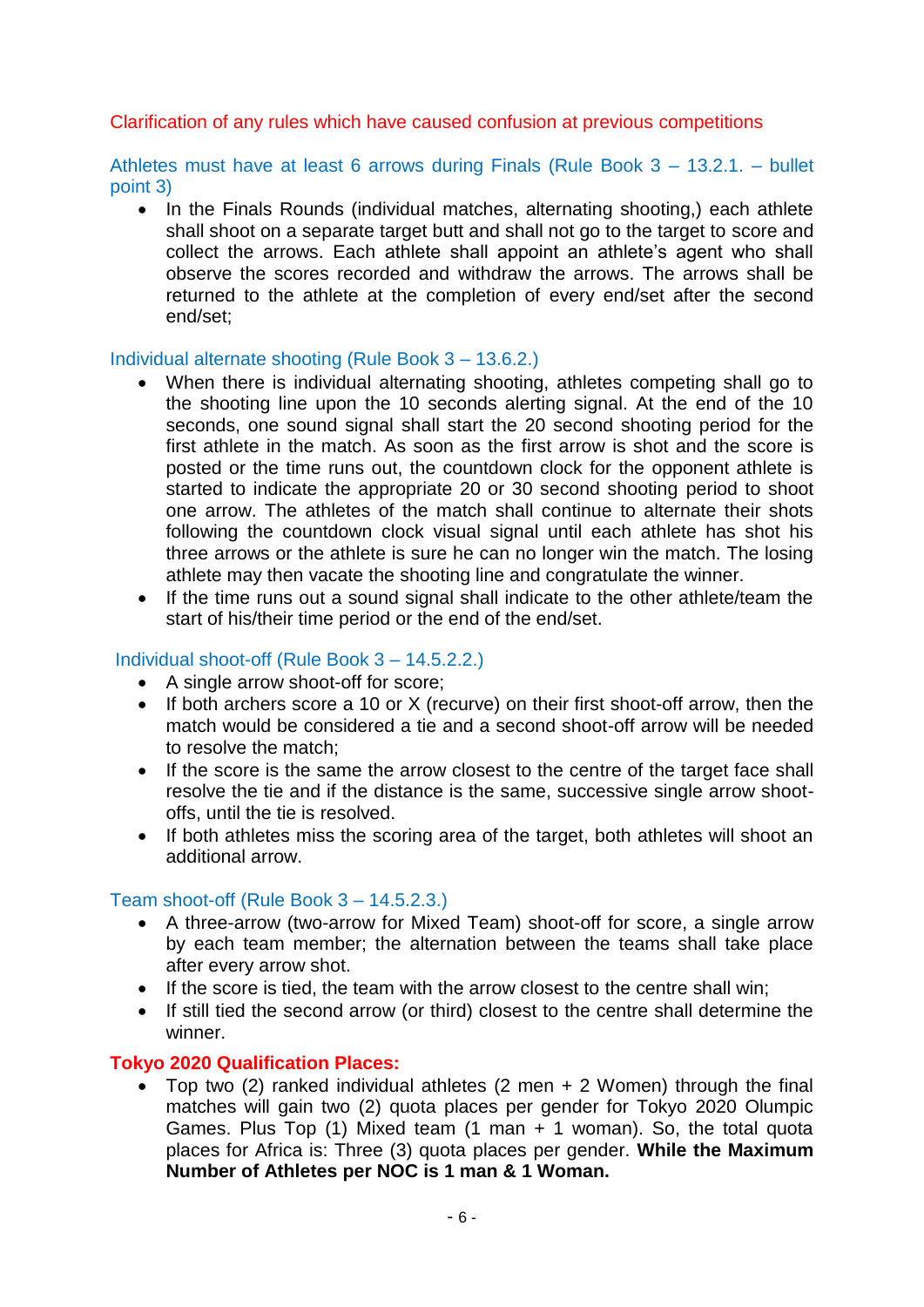#### **General Information:**

The Environment:

 Team managers, please instruct your team members to use the litter bins located on the competition, practice ranges and common areas at all times.

Water:

 Water will be provided, please, ensure that empty bottles are put into the bins behind the athletes tents to maintain **a clean and safe field**.

#### Non-Smoking

- This is a non-smoking event.
- Smoking is forbidden inside public buildings and all competition and training areas. This also includes electronic cigarettes, refer to book 3, Art.12.8.
- Smoking areas are indicated for those that do smoke.

#### Appeal procedure (Form attached)

- An Appeal form is attached to this document.
- In case of an intent to appeal or an actual appeal, the times indicated on the Appeal form must be considered.
- Appeal forms should be given to the Chairwoman of the Tournament Judge Commission or to their deputy.
- A fee of US\$50- (Euro 50.-) must be paid to the Chairwoman of the Tournament Judge Commission, for the appeal to be valid.
- If the appeal is upheld by the Jury of Appeal, the fee will be returned. In the case of the appeal being rejected, the fee will not be returned.

#### Doping Control:

- Doping control will take place on **30/08/2019 from 13:00** and will follow WA rules for World Ranking events.
- You will need to provide your ID document / Passport / and the accreditation to the doping control station should you be selected for a test.

#### **5. Logistical Aspects (LOC)**

- *•Transportation, venue, social, airport etc.*
- *•Meals, during competition.*

#### **6. Protocol and ceremonies (LOC)**

#### **7. Medical Related issues (LOC)**

#### **8. Online Information:**

All information can be found online here: <https://worldarchery.org/competition/20310/rabat-2019-african-games#/> <https://info.ianseo.net/?tourid=454> <http://www.ianseo.net/Details.php?toId=6063>

#### **9. Other matters of Importance. Open the floor for Team managers' questions.(TD)**

**10. Closing (TD)**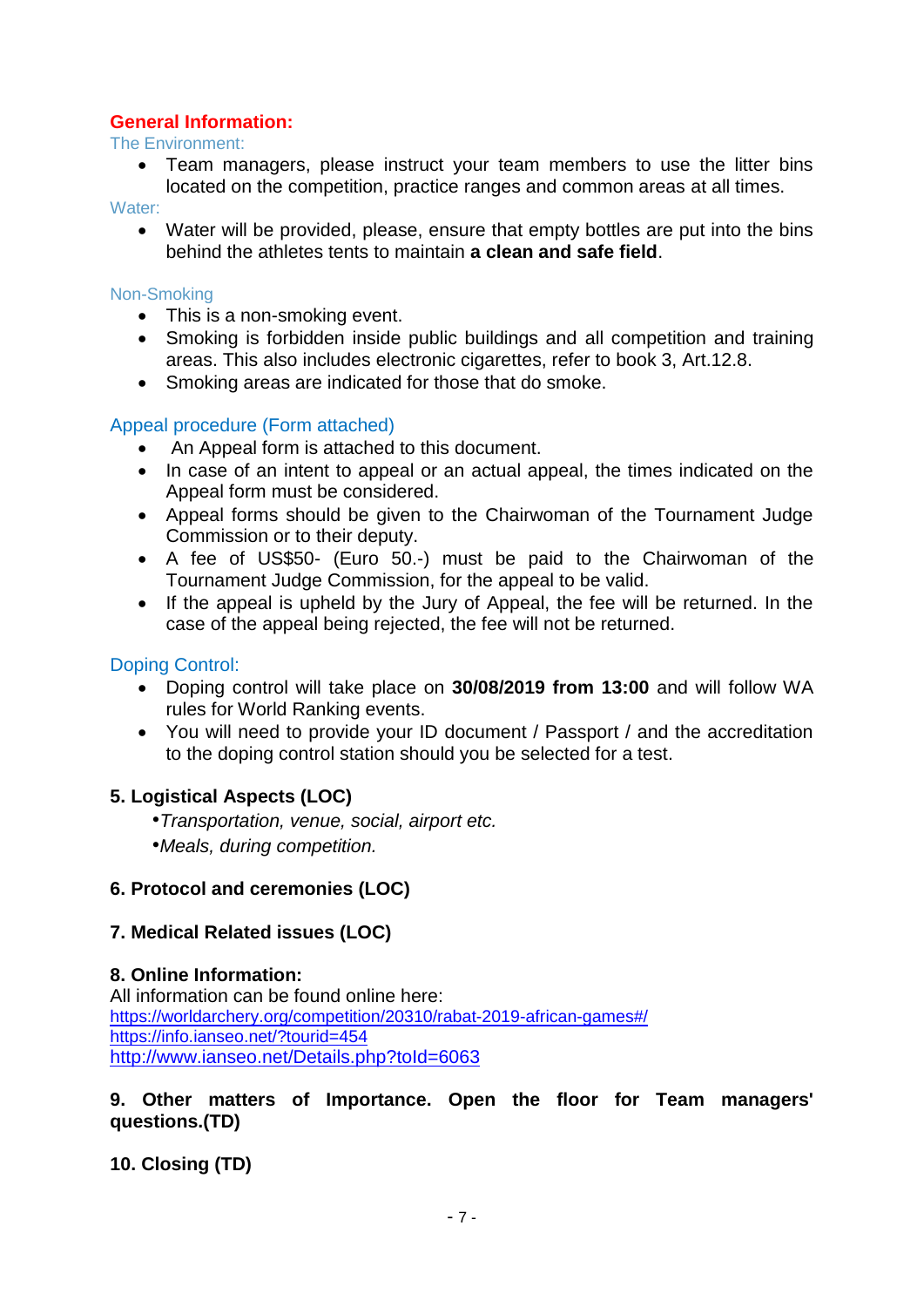# **Mixed Team Member Nomination Form**

National Team of: ………………………………………

# **Recurve Mixed Team**

| 2. |  |  |  |  |
|----|--|--|--|--|

Name and Signature of Team Official:

……………………………………………..

The results of the highest scoring male and female member of the team will automatically be used for the mixed team event. If Team Managers wish to use other athletes of the team, please use this form to name the athletes those will be competing in the mixed team event.

Forms to be given to T.D. or Chairman of Judges Commission **1 hour** prior to the start of competition.